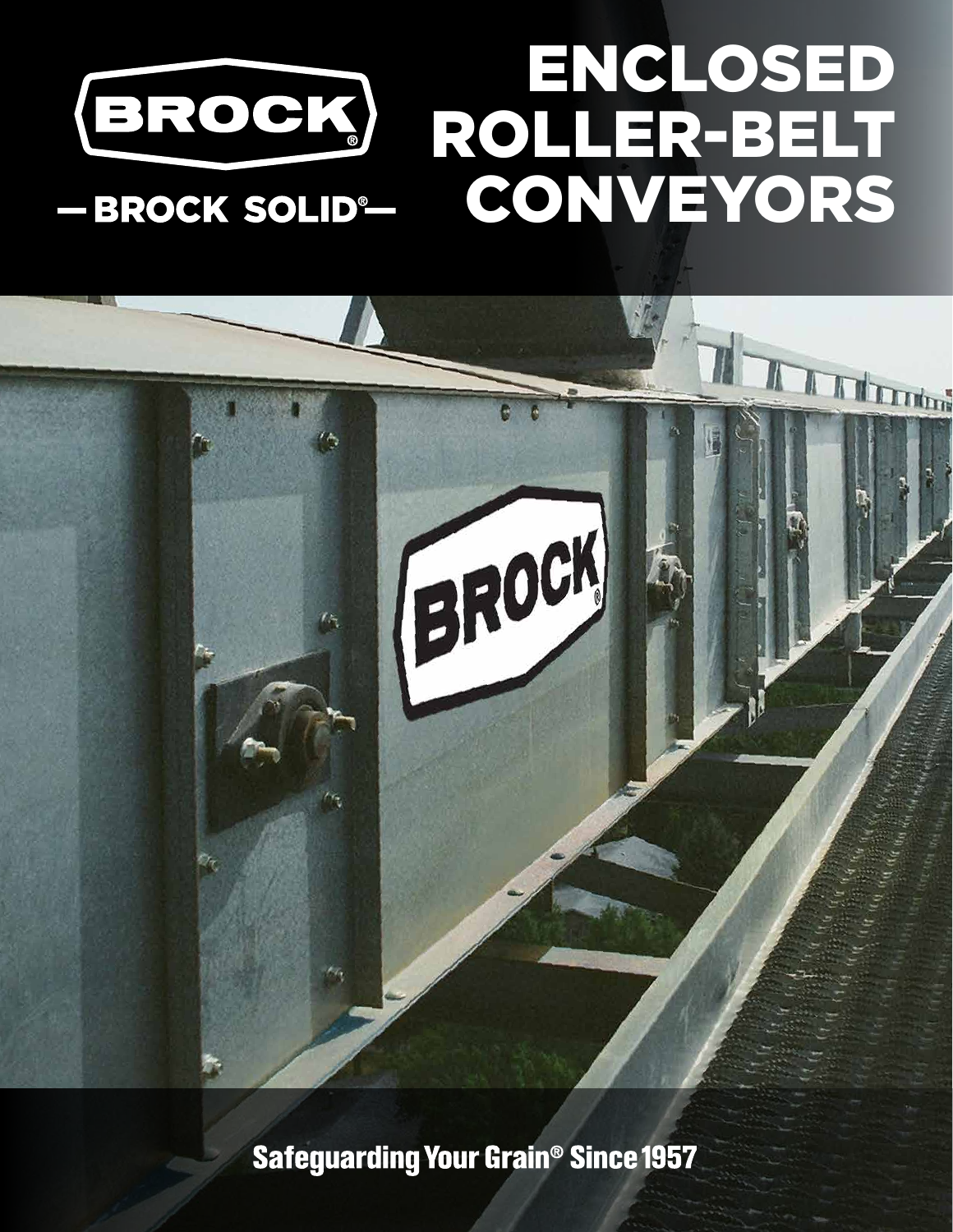# Conveying Your Grain Efficiently & Reliably

# **Engineered for durability and added value**



**B**ROCK® Enclosed Roller-Belt Conveyor Systems offer you the added-value quality features and the rugged design needed for gentle, efficient and dependable conveyor operation:

- Galvanized steel construction.
- Clean, dependable, long-lasting operation with the conveyor's totally-enclosed dust- and weather-tight design.
- Conveyors are computer-matched to the motor drive and gear reducers needed for efficient, energy-saving operation.



BROCK® Enclosed Roller-Belt Conveyor System rugged design.



- Able to start under full load.
- Smoother belt operation is provided by Brock's unique, heavy-duty idler pulley designs.
- Efficient, self-cleaning tail section recaptures grain spilled from belt.
- Inlets and head discharges are fully-lined with urethane for long life.
- Self-aligning, heavy-duty bearings mount on outside of conveyor's housing for easy maintenance and monitoring, longevity and safety.



Shipped pre-assembled in sections up to 20 feet (6 meters)





Features & Options

- Designed for Commercial and Mill Operations
	- ° Reclaim Conveyor
	- ° Fill Conveyor
- ° Transport Conveyor
- ° Multiple Commodities
- Gradual Inclines and Sharp Upbends
- Gravity Belt Take-Ups
- Intermediate Discharge Units
- Conveyor Sensor Options
- Conveyor Belting Options
- Removable Panels to Facilitate Belt Splicing
- Removable Panels for Return Belt Cleanout
- Inspection Doors for Safe Visual Check of Belt **Alignment**
- Intermediate Sidewall Inspection Doors
- Floor Supports and Hanger **Brackets**
- Self-Cleaning Tail Pulley Design
- Conveyor Skirting
- Easy Removal of Conveyor Trough Section Lids
- Hinged Tail Pulley Cover for Easy Maintenance Access
- Factory-Assembled in 20-ft. (6-m) Sections for Faster Field Installation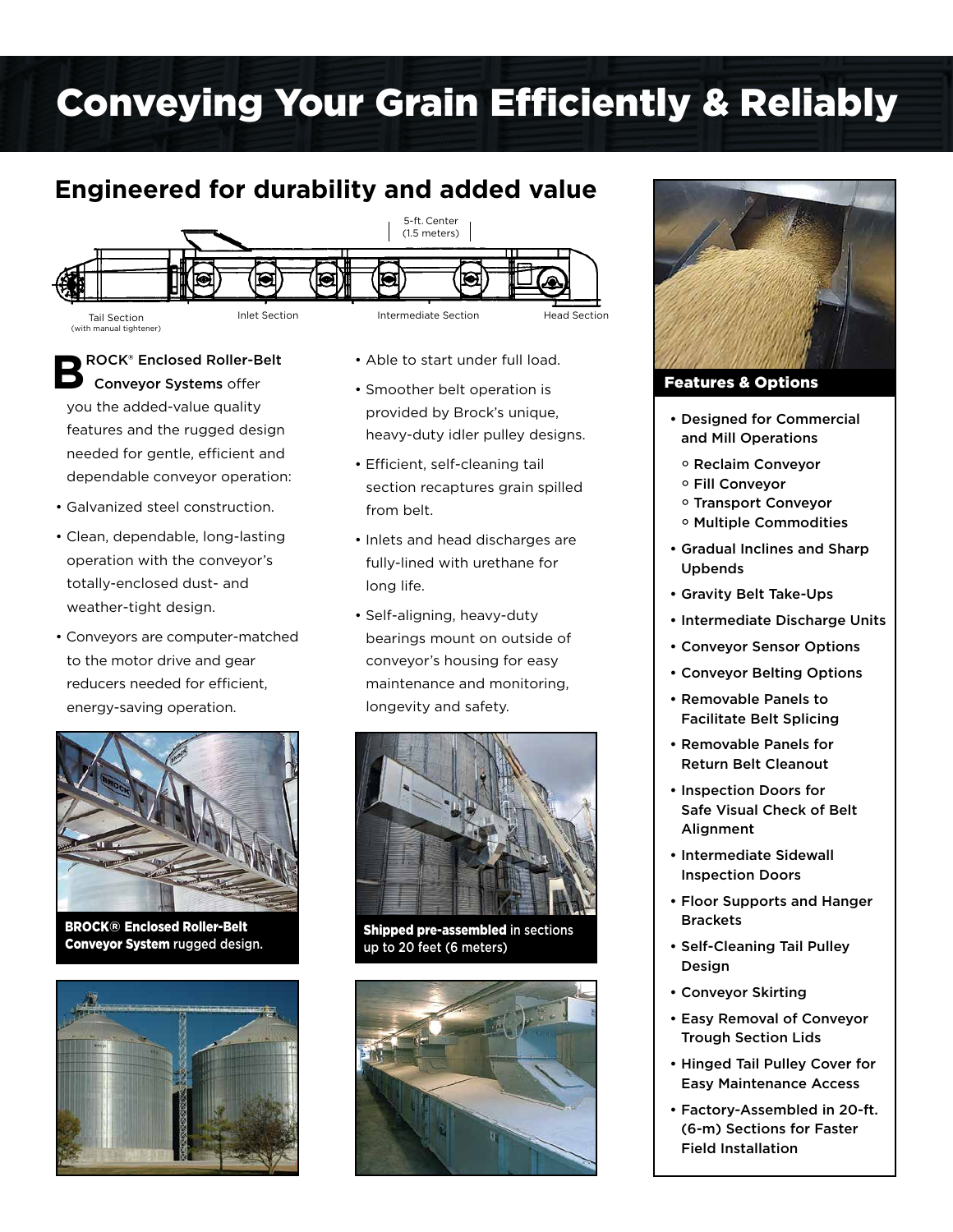# Enclosed Belt Conveyor Intermediate Discharge Unit Allows one conveyor to service many bins/silos

With the **BROCK<sup>®</sup> Intermediate** Discharge Unit, one enclosed rollerbelt conveyor system can have multiple discharge points to easily service many bins! It is grain conveying at its best. Here is why:

- BROCK Intermediate Discharge Unit is easy to install and service.
- Works with BROCK Enclosed

Roller-Belt Conveyors in belt widths from 26 to 54 inches (650 to 1350 mm) and speeds from 400 to 700 feet per minute (2.0 to 3.6 meters per second).

- Retrofits to existing BROCK Roller-Belt Conveyor Systems.
- No moving parts come in contact with the belt. **Intermediate Discharge Section transfers**



grain from both sides of the belt to a single discharge under the conveyor

# **Specifications** - Brock takes a balanced approach to conveyors

A smooth-operating conveyor system happens only by design. For an enclosed roller-belt conveyor that provides longer bearing life, smoother operation and minimizes vibrations, Brock incorporated the following design features:

- Full-length shaft with positivelocking tapered bushings on idler pulleys provide uniform weight balance.
- Pulley and bearing shaft is 1-1/4-inch (32 mm) diameter for less deflection and longer conveyor bearing life.
- Idler pulleys in the conveyor's standard intermediate 10-foot (3-meter) sections are mounted on 5-foot (1.5-meter) centers for



BROCK® Enclosed Roller-Belt Conveyor System's rugged design. efficient belt operation and less spillage between carrying and return belts. Other intermediate section lengths are available.



• All idler pulleys are adjustable for belt training.

| Belt Speed (Feet per minute / Meters per second) |              |         |         |         |         |         |         |         |  |  |  |  |
|--------------------------------------------------|--------------|---------|---------|---------|---------|---------|---------|---------|--|--|--|--|
| <b>MODEL</b>                                     | <b>UNITS</b> | 400/2.0 | 450/2.3 | 500/2.5 | 550/2.8 | 600/3.0 | 650/3.3 | 700/3.6 |  |  |  |  |
| 26                                               | Bu/Hr        | 10300   | 11600   | 12900   | 14100   | 16400   | 16700   | 18000   |  |  |  |  |
|                                                  | MT/Hr        | 261     | 294     | 327     | 359     | 392     | 425     | 457     |  |  |  |  |
| 30                                               | Bu/Hr        | 13100   | 14800   | 16400   | 18100   | 19700   | 21400   | 23000   |  |  |  |  |
|                                                  | MT/Hr        | 333     | 376     | 417     | 459     | 501     | 542     | 584     |  |  |  |  |
| 36                                               | Bu/Hr        | 17100   | 19300   | 21400   | 23600   | 25700   | 27900   | 30000   |  |  |  |  |
|                                                  | MT/Hr        | 435     | 490     | 544     | 599     | 653     | 708     | 762     |  |  |  |  |
| 42                                               | Bu/Hr        | 22900   | 25700   | 28600   | 31400   | 34300   | 37100   | 40000   |  |  |  |  |
|                                                  | MT/Hr        | 581     | 653     | 726     | 798     | 871     | 943     | 1016    |  |  |  |  |
| 48                                               | Bu/Hr        | 27600   | 31100   | 34500   | 38000   | 41400   | 44900   | 48300   |  |  |  |  |
|                                                  | MT/Hr        | 701     | 789     | 876     | 964     | 1052    | 1139    | 1227    |  |  |  |  |
| 54                                               | Bu/Hr        | 33000   | 37200   | 41300   | 45400   | 49600   | 53700   | 57800   |  |  |  |  |
|                                                  | MT/Hr        | 838     | 944     | 1049    | 1154    | 1259    | 1364    | 1468    |  |  |  |  |

#### Conveyor Dimensions

| <b>Belt Width</b> |           | "А"           |           | ``R"          |           | "C"           |           |
|-------------------|-----------|---------------|-----------|---------------|-----------|---------------|-----------|
| <b>INCHES</b>     | <b>MM</b> | <b>INCHES</b> | <b>MM</b> | <b>INCHES</b> | <b>MM</b> | <b>INCHES</b> | <b>MM</b> |
| 26                | 650       | 33            | 838       | 32            | 813       | 29.3          | 744       |
| 30                | 750       | 37            | 940       | 36            | 914       | 29.6          | 752       |
| 36                | 900       | 43            | 1092      | 42            | 1067      | 30.2          | 767       |
| 42                | 1050      | 49            | 1245      | 48            | 1220      | 30.8          | 782       |
| 48                | 1200      | 55            | 1397      | 54            | 1372      | 31.1          | 790       |
| 54                | 1350      | 61            | 1549      | 60            | 1524      | 32.0          | 813       |



## • Conveyor loading section features

## Brock Conveyor Capacities